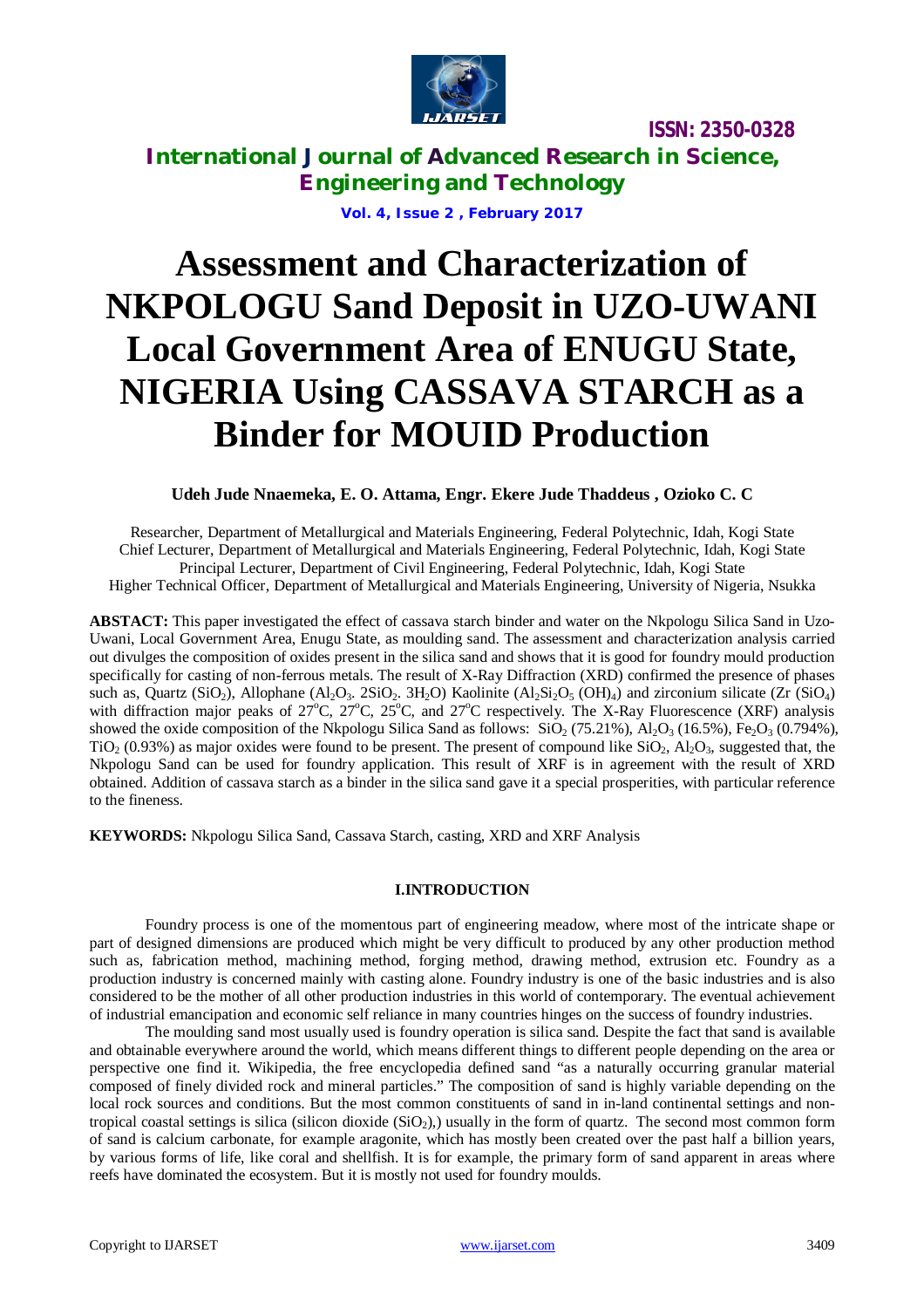

# **International Journal of Advanced Research in Science, Engineering and Technology**

**ISSN: 2350-0328**

#### **Vol. 4, Issue 2 , February 2017**

Most of the sand that used in foundry for moulds production or for casting must possess the following characteristics;

- 1. Permeability to gases.
- 2. Cohesiveness or strength, and
- 3. Refractoriness or ability to withstand high temperature.

Silica sand has been proved to have some many industrial applications, but getting suitable silica sand that will give out best application for different manufacturing has been a greater challenges. This research work was designed to source alternative and suitable silica sand for industrial applications.

#### **II.MATERIALS COLLECTION AND METHOD OF PREPARATION.**

The sand sample was collected from its occurrence or deposit at Uzouwani local government area, in Enugu state. In the course of this project evaluation or work, the materials used were all in their raw state, especially the cassava starch and the silica sand from Nkpologu sand deposit. The materials made to undergo the required preparation processes before been used for production.

The silica sand used was obtained from Nkpologu sand deposit in Uzo-uwani Local Government Area, Eungu State. The silica "Nkpologu sand deposit" was washed thoroughly to remove all the impurities and unwanted inclusion or materials that are presence in the sand deposit. Thereafter, it was allowed to dry under the sun for a period or an interval of 3-days, before it is been collected back and processed for sieving analysis. The sample was taking for further process, which is sieving operation. The sample was sieved for a period of fifteen minutes to determine the quantity of the sample retained in each sieve. The cassava starch used as a binder was also gotten raw.

#### **A.CASSAVA STARCH EXTRACTION:**

Cassava tubers were peeled and properly washed. The washed tubers were pounded followed by grinding into pulp. Water was then added to easy the extraction of starch. On the addition of water, it formed suspension which was left to stay for 2 hours before the water above was decanted. The starch residue was properly dried to white, odorless and tasteless powder in accordance with Anonim,2009, Oyetunji and Seidu, 2012 and Narayana, 2002.

#### **B.SIEVE ANALYSIS** :

The silica sand was taken to a stack of sieves arranged in descending or downward order of magnitude on a shaking table that is accountable for the vibration of the sieves that aids in sieving. The sizes of the sieves in the stack are listed as follows: 1.6mm, 1.0mm, 0.710μm, 0.400μm and 0.315μm respectively and their arrangement was in descending order of magnitude to allow lower sizes of the silica sand to seep into easily. The arranged sieves were then placed on a sieve shaker whose function is to cause vibration of the stack of sieves and aid in allowing respective sizes of the silica sand to percolate through the sieves.

#### **C.CHEMICAL ANALYSIS:**

The chemical analysis was carried out to determine the various elements and oxides contained in the sand sample "Nkpologu Sand Deposit".

**Preparation:** The sand was washed and then dried for about three days, pulverized into appropriate fine particles size and sieved to have a large surface of reaction (0.10mm in diameter); the chemical analysis is an operation which contains many processes.

The sample was sieved 120mm mesh. 1gram of the crucible and 6gram of anhydrous sodium carbonate (Na<sub>2</sub>CO<sub>3</sub>) is added and thoroughly mixed using a class rod. The crucible containing the sample was headed in a muffle furnace to a temperature of 100°c for a period of one hour for fusion to take place. It was allowed to cool after heating, before it was transferred into an evaporating dish and 1gram of Hcl was added. Sufficient time was given for the sample to be loosened so that it can be moved from the crucible.

More Hcl (1g) was added and taken to an ultraviolet lamb (u.v lamb) to enable the sample to dry appropriately. A fumeless sample was noticed with the application of ammonium solution. The sample was removed from the lamb after some times, before another 1gram of Hcl was added and placed on a hot plate stirred until the sample got dissolved. This was fittered after being removed from hot pot plate into a beaker using filter paper. The weight of the silica present will be known from the residue, whilst Fe2O3 from the filtration. It was from the Fe2O3 that we determined the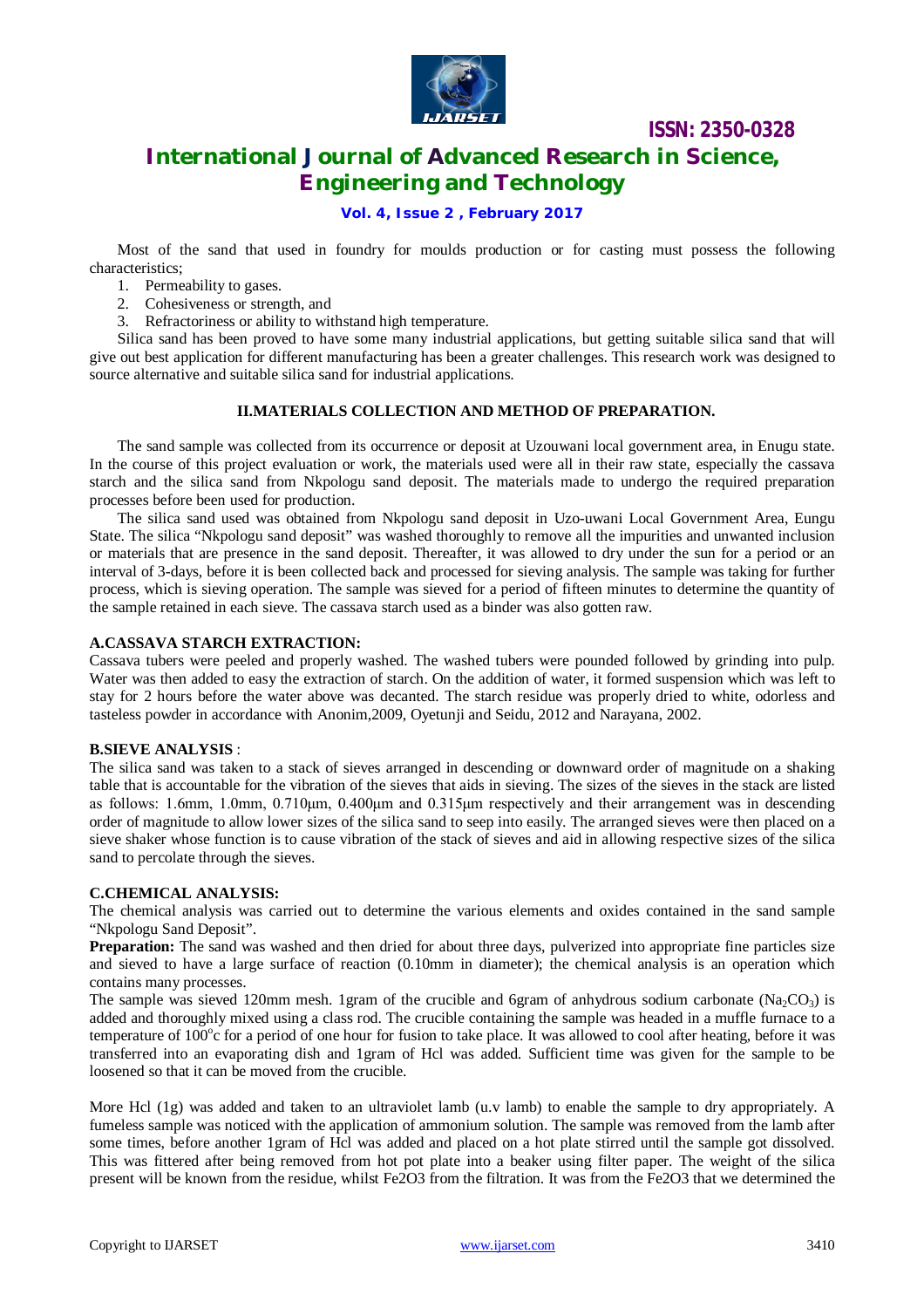

# **ISSN: 2350-0328 International Journal of Advanced Research in Science, Engineering and Technology**

**Vol. 4, Issue 2 , February 2017**

weight of calcium oxide (Cao), magnesium oxide (Mgo), total iron, titanium oxide (Tio2), and some other oxides that were present from the result of chemical analysis of Nkpologu Sand Deposit.

#### **D.PHYSICAL ANALYSIS:**

The purpose of sand control tests is simply to predict the behavior of sand or sand mixture during moulding and casting operation. The following physical tests were carried out and the result was obtained as shown below:

#### **E.GREEN COMPRESSION:**

**T**he green compression strength test was carried out in a universal sand strength machine. A quantity of about 100g was measured and poured inside a cup and then fixed in a ramming machine. The sand was rammed about three times and was placed between the compression head and a head wheel was used to load the specimen. The loading continues gradually until the specimen cracks and the loading is expected to stop for the reading of the strength to be taken from the calibrated scale.

#### **F.DRY COMPRESSION STRENGTH:**

In this test, the specimen before testing was heated at a temperature of about 200°c for a period of 2-3 hours and cooled in air to allow the removal of available moisture content in the sand test. The strength of the dry compression strength was known by taking the reading in the calibrated scale marked dry compression at the point of fracture.

#### **G.SHEAR STRENGTH:**

The dry and green strength was carried out in the same process as explained in the compression test. The only difference was that the flat head of the compression head was replaced by the shear head and the reading was taken from the scale.

#### **H.REFRACTORINESS:**

The refractoriness of Nkpologu Sand Deposit was carried in crucible furnace at Federal Polytechnic, Idah, Kogi State in Foundry workshop. The test was carried out by pouring some sand sample into the cup of the sand rammer and rammed. The test was carried out on 100g of the specimen placed inside a crucible and heated. Different temperature ranges are recorded as the sample is constantly being observed, until the final temperature range in which cracks began to be identified in the specimen which was recorded. The final temperature which was about 1200oc in range becomes the temperature on which the sand can withstand without cracking. This refractoriness tests has already shown that Nkpologu Sand Deposit is good for moulding production, especially in casting of materials whose its temperature is below the final temperature of the sand; such as Aluminum, whose its melting point is about 650°C.

#### **III. RESULT SIEVE ANALYSIS OF NKPOLOGU SILICA SAND (100G) THE SIEVE ANALYSIS OF NKPOLOGU SAND DEPOSIT IN ENUGU STATE**

| S/N                     | Mesh (mm) | <b>Multiplier</b> | %Wt Retained                | <b>Cumulative % Passing</b> | <b>Product</b> |
|-------------------------|-----------|-------------------|-----------------------------|-----------------------------|----------------|
|                         |           |                   | $\left( \mathbf{g} \right)$ |                             |                |
|                         | 1.60      | 6                 | 3.4                         | 3.4                         | 20.4           |
| $\boldsymbol{2}$        | 1.00      | 9                 | 6.7                         | 10.1                        | 60.3           |
| 3                       | 0.710     | 15                | 11.85                       | 21.95                       | 177.76         |
| $\overline{\mathbf{4}}$ | 0.630     | 25                | 6.6                         | 28.55                       | 165            |
| 5                       | 0.400     | 35                | 25.99                       | 54.54                       | 909.65         |
| 6                       | 0.315     | 45                | 12.2                        | 66.74                       | 549            |
| 7                       | 0.200     | 60                | 20.79                       | 87.53                       | 1247.4         |
| 7                       | 0.160     | 81                | 6.98                        | 94.51                       | 565.35         |
| 9                       | 0.125     | 118               | 3.39                        | 97.90                       | 400.02         |
| 10                      | 0.100     | 164               | 1.17                        | 99.07                       | 191.88         |
| 11                      | 0.080     | 275               | 0.93                        | <b>100</b>                  | 255.75         |
| <b>TOTAL</b>            |           |                   | 100                         | <b>100</b>                  | 4542.53        |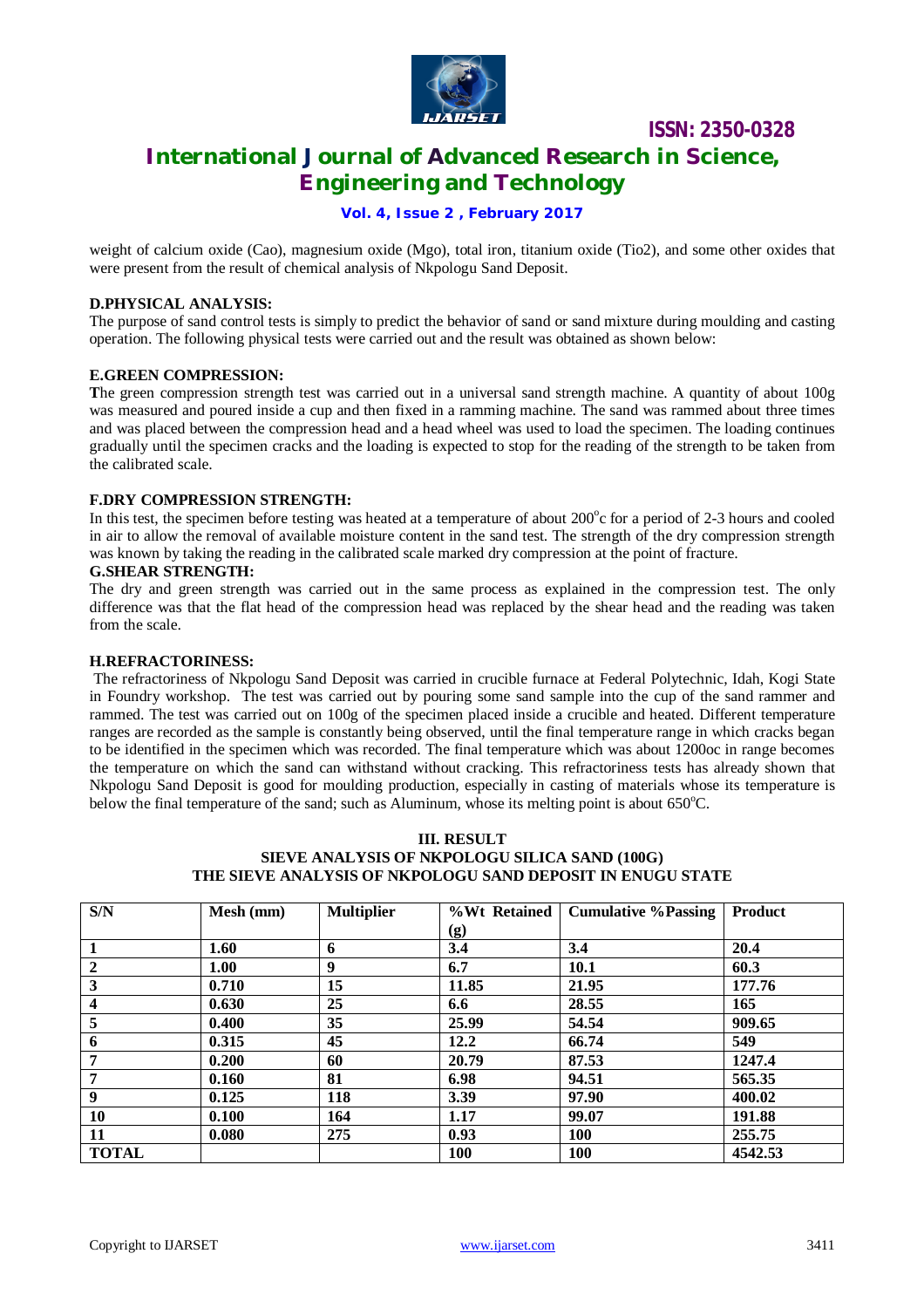

## **International Journal of Advanced Research in Science, Engineering and Technology**

#### **Vol. 4, Issue 2 , February 2017**

| The | grain | fineness                   | number of |               | Nkpologu                    | Sand | deposit        | was | determined | using |
|-----|-------|----------------------------|-----------|---------------|-----------------------------|------|----------------|-----|------------|-------|
|     |       | Grain Finest Number is $=$ |           | total product | total sum percentage sieved |      | equation $4.1$ |     |            |       |

#### **G.F= 4542.53/100=45.43**

#### **A.THE GRAPH OF SIEVE ANALYSIS OF NKPOLOGU SILICA SAND DEPOSIT, PLOTTED %WT RETAINED AGAINST APERTURE SIZE (MM)**



**Figure 1: Variation of %Weight retained with Aperture size for 100% Nkpologu Sand Deposit.**

**B.The Graph of Sieve Analysis of Nkpologu Silica Sand Deposit, Plotted Cumulative %passing against Aperture size (mm)**



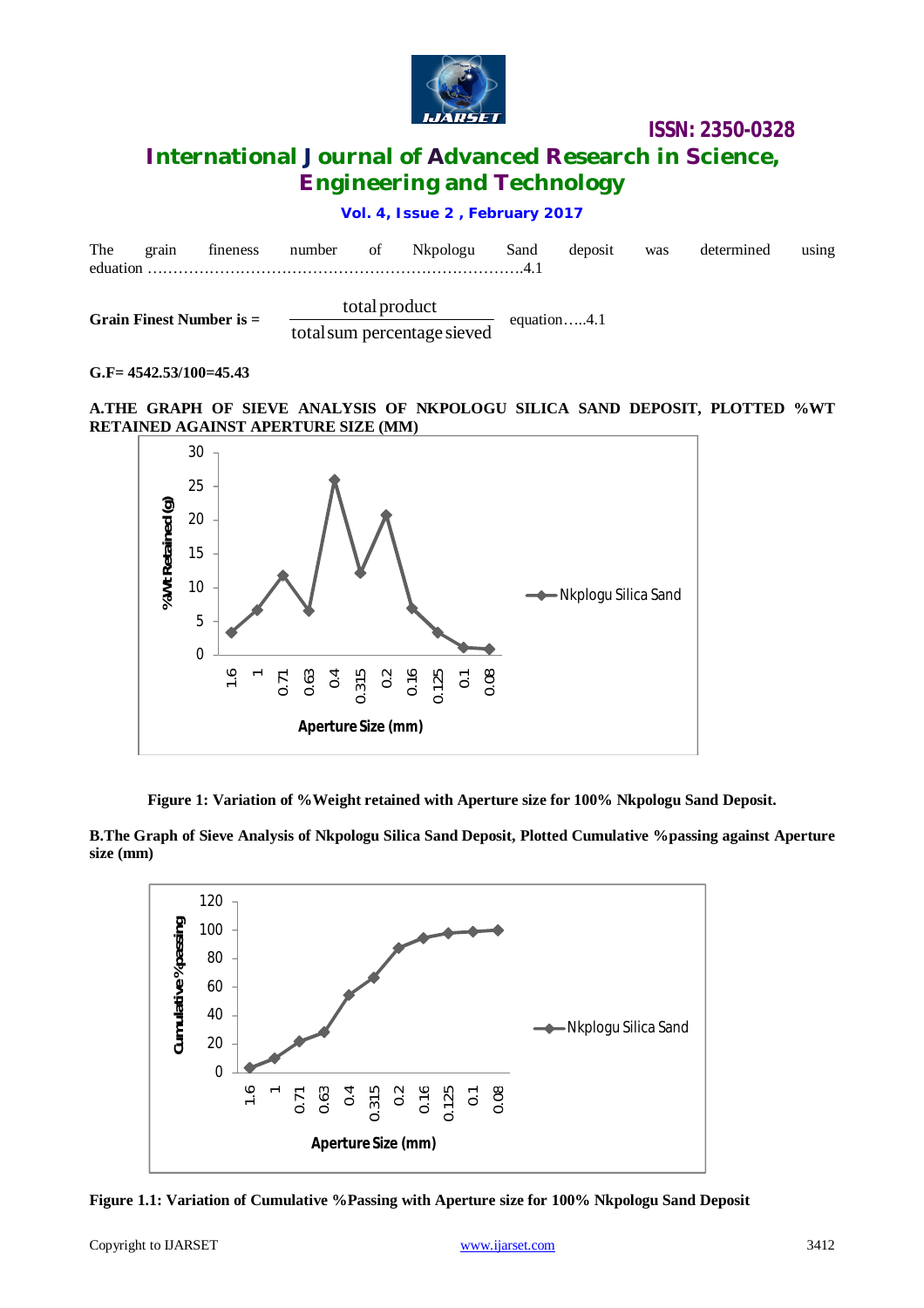

# **International Journal of Advanced Research in Science, Engineering and Technology**

#### **Vol. 4, Issue 2 , February 2017**

#### **IV. PHYSICAL ANALYSIS OF NKPOLOGU SILICA SAND**

| S/N            | <b>TESTS</b>               | <b>RESULTS</b>     |
|----------------|----------------------------|--------------------|
|                | Green compression strength | $0.0475$ pa        |
|                | Green shear strength       |                    |
|                | Dry compression strength   | 2.24 <sub>pa</sub> |
| $\overline{4}$ | Dry shear strength         | 0.330pa            |
|                | Permeability               | 310m <sup>2</sup>  |
|                | Compatibility              | 43.3%              |

Evaluation of the sand with 70% silica sand, 22% cassava starch, and 8% moisture content.

|     | V.NEFNACTONINESS TESTS       |                                   |  |  |  |  |  |
|-----|------------------------------|-----------------------------------|--|--|--|--|--|
| S/N | <b>Firing Temperature °c</b> | Observed change in the sample     |  |  |  |  |  |
|     | 200                          | No crack                          |  |  |  |  |  |
| 2   | 400                          | No crack                          |  |  |  |  |  |
| 3   | 600                          | No crack                          |  |  |  |  |  |
|     | 800                          | No crack                          |  |  |  |  |  |
|     | 1000                         | No crack                          |  |  |  |  |  |
| 6   | 1200                         | No crack                          |  |  |  |  |  |
|     | 1400                         | Little crack                      |  |  |  |  |  |
| 8   | 1600                         | Crack initiated in a big quantity |  |  |  |  |  |

### **V.REFRACTORINESS TESTS**

#### **VI.CHEMICAL ANALYSIS OF NKPOLOGU SILICA SAND**

#### **X-RAY FLUORESCENCE SPECTROMETER (XRF) FOR NKPOLOGU SILICA SAND**

| Oxide<br>Composition | SiO <sub>2</sub> | TiO <sub>2</sub> | $Al_2O_3$ | Fe <sub>2</sub> O <sub>3</sub> | CaO   | MgO  | Na <sub>2</sub> O | $K_2O$ | MnO    |
|----------------------|------------------|------------------|-----------|--------------------------------|-------|------|-------------------|--------|--------|
| Percentage $(\% )$   | 75.21            | 0.930            | 16.50     | 0.794                          | 0.135 | 0.18 | 0.47              | 1.23   | 0.0001 |

| Oxide<br><b>Composition</b> | V2O <sub>5</sub> | $Cv_2O_3$ | NiO    | CuO    | PbO  |
|-----------------------------|------------------|-----------|--------|--------|------|
| Percentage $(\% )$          | 0.024            | 0.0051    | 0.0099 | 0.0066 | 0.37 |

#### **VII.X-RAY DIFFRACTION RESULTS FOR NKPOLOGU SILICA SAND**

| s/n                     | <b>Oxide Name</b>                  | Peak          | d(A)    | $2$ Theta $(\text{deg})$ | $I(\%)$ |
|-------------------------|------------------------------------|---------------|---------|--------------------------|---------|
|                         |                                    |               |         |                          |         |
|                         | Quartz $(SiO2)$                    | $27^{\circ}c$ | 1.14060 | 84.962                   | 0.2     |
| $\overline{2}$          | Allophone $(Al_2O_3.2SiO_2.3H_2O)$ | $27^{\circ}c$ |         |                          |         |
| 3                       | Kaolinite $(Al_2Si_2O_5(OH)_4)$    | $25^{\circ}c$ |         |                          |         |
| $\overline{\mathbf{4}}$ | Zirconium silicate $Zr(SiO4)$      | $27^{\circ}c$ | 1.16660 | 82.645                   | 1.9     |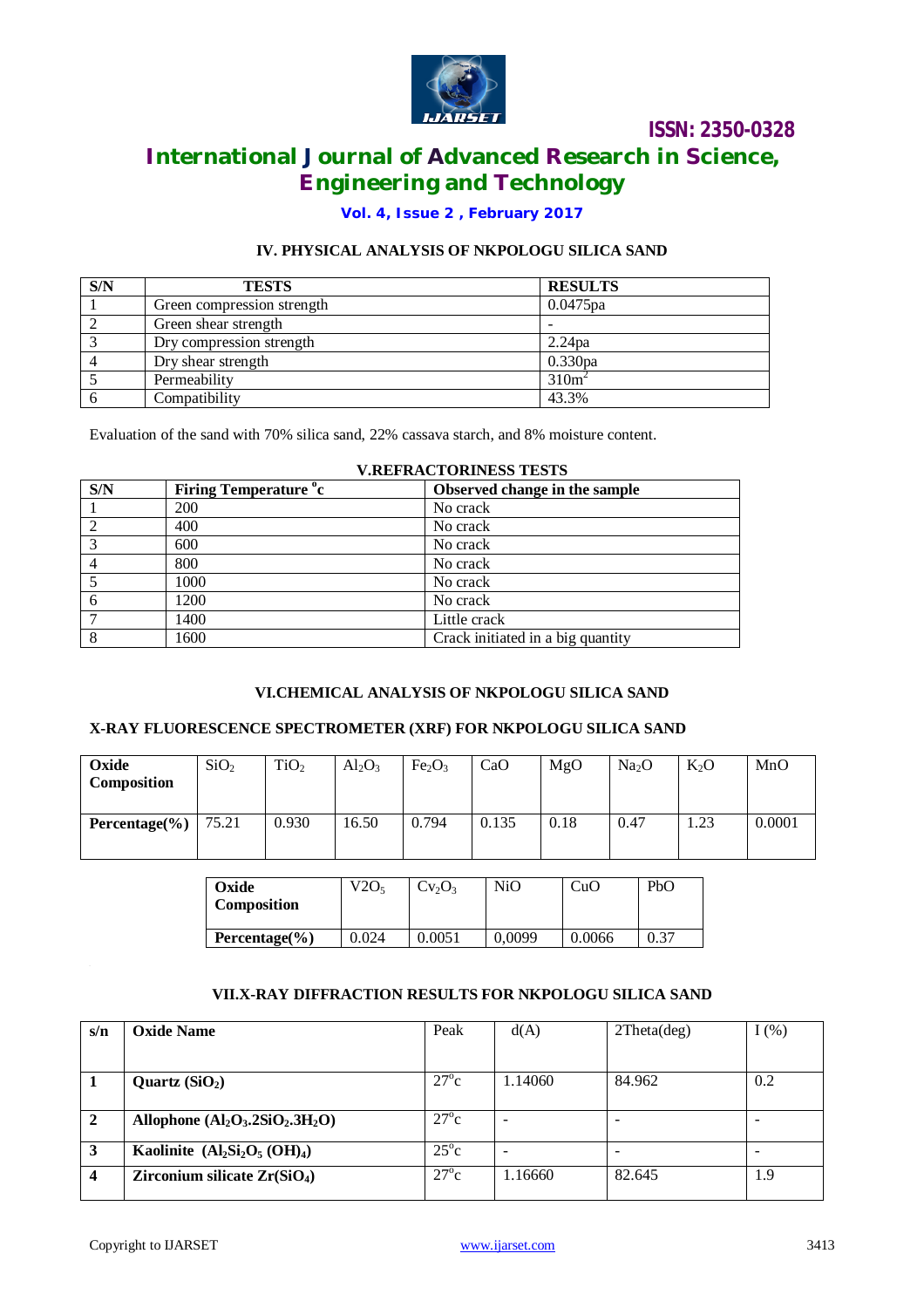

**ISSN: 2350-0328 International Journal of Advanced Research in Science, Engineering and Technology**

**Vol. 4, Issue 2 , February 2017**

#### **VIII.DISCUSSION**

#### **ANALYSIS OF XRD AND XRF RESULT**

The XRD patterns of Nkpologu sand is showed in the Figure below. The particle size of the samples has been calculated by employing the Scherres equation:

$$
D = \frac{K\lambda}{\beta Cos\theta}
$$

Where  $\theta$  is the angle between the incident and diffracted beams (degree),  $\beta$  the full with half maximum (rad.), D the particle size of the sample (nm) and  $\lambda$  is the wavelength of the X-ray. The results of XRD confirmed the formation of Quartz (SiO<sub>2</sub>), Allophane (Al<sub>2</sub>O<sub>3</sub>.SiO<sub>2</sub>.3H<sub>2</sub>O), Kaolinite Al<sub>2</sub>Si<sub>2</sub>O<sub>5</sub>(HO)<sub>4</sub>) and Zirconium silicate (Zr(SiO<sub>4</sub>) with a diffraction major peaks of 27°C, 27°C, 25°C, 27°C, with a crystal structure of Hexagonal, Anorthic and Tetragonal respectively. It was clearly observed that the diffraction major peaks of all the phases occurred at 27°C which mean that the pattern corresponding to phase with good crystalline nature. Quartz has the higher numbers of peaks, then the kaolinite and Zirconium silicate which confirmed the sand is high in silica content. XRF analysis confirmed that  $\rm SiO_2$  (75.21%), Al<sub>2</sub>O<sub>3</sub> (16.5%) were found to be major constituents of the sand. Fe<sub>2</sub>O<sub>3</sub> (0.794%), TiO<sub>2</sub> (0.93%) were also found to be present in traces. The presence of elements like Si, Al suggested that, the Nkpologu sand can be use as material in Foundry. This result of XRF is in agreement with the result of XRD obtained. Therefore, the present work shown the possibility of using Nkpologu sand as materials in mould making since the chemical composition has close similarity with the XRF analysis of others sand used.

#### **IX.CONCLUSIONS**

The results of the investigation showed that the Nkpologu silica sand exhibit good properties for mould production and casting of non-ferrous and ferrous metals such as aluminum and cast iron. Addition of water up to 8% and cassava starch (22%) to the Nkpologu silica sand respectively possess high compressive strength and compactibility and would produce sound castings. There is close agreement in the values of green and dry compression strengths, shatter index, compactibility and permeability obtained.

The chemical and physical analysis showed that the present of elements like Si, Al in sand suggested that, the Nkpologu sand can be use as material in the foundry work. The results of XRD confirmed the formation of Quartz  $(SiO_2)$ , Allophane  $(Al_2O_3.2SiO_2.3H_2O)$ , Kaolinite  $(Al_2Si_2O_5(HO)_4)$  and Zirconium silicate  $(Zr(SiO_4)$  with a diffraction major peaks of 27°C, 27°C, 25°C, 27°C, with a crystal structure of Hexagonal, Anorthic and Tetragonal respectively. It was clearly observed that the diffraction major peaks of all the phases occurred at 27°C which mean that the pattern corresponding to phase with good crystalline nature. Quartz has the higher numbers of peaks, then the kaolinite and Zirconium silicate which confirmed the sand is high in silica content. XRF analysis confirmed that  $SiO<sub>2</sub>$ (75.21%), Al<sub>2</sub>O<sub>3</sub> (16.5%) were found to be major constituents of the sand. Fe<sub>2</sub>O<sub>3</sub> (0.794%), TiO<sub>2</sub> (0.93%) were also found to be present in traces. This result of XRF is in agreement with the result of XRD obtained. Therefore, the present work shown the possibility of using Nkpologu sand as materials in mould making since the chemical composition has close similarity with the XRF analysis of others sand used.

Conclusively, Nkpologu silica sand is recommended for mould production and casting of non-ferrous and ferrous metals. The addition of binder to Nkpologu silica sand is necessary in order to obtain a good surface finish in the cast and to improve the mechanical strength of the product.

#### **X.RECOMMENDATIONS**

- a. I recommended that Nkpologu silica sand deposit should be used for production and casting of ferrous and non-ferrous metals such as aluminum.
- b. Binder such as cassava starch should be used in the mixture of the sand deposit to ensure good surface finish.
- c. The present of high silica content in the sand gives it a special moulding property.
- d. I also recommend this sand for many foundry industries in the country as it will be magnificent to their production.